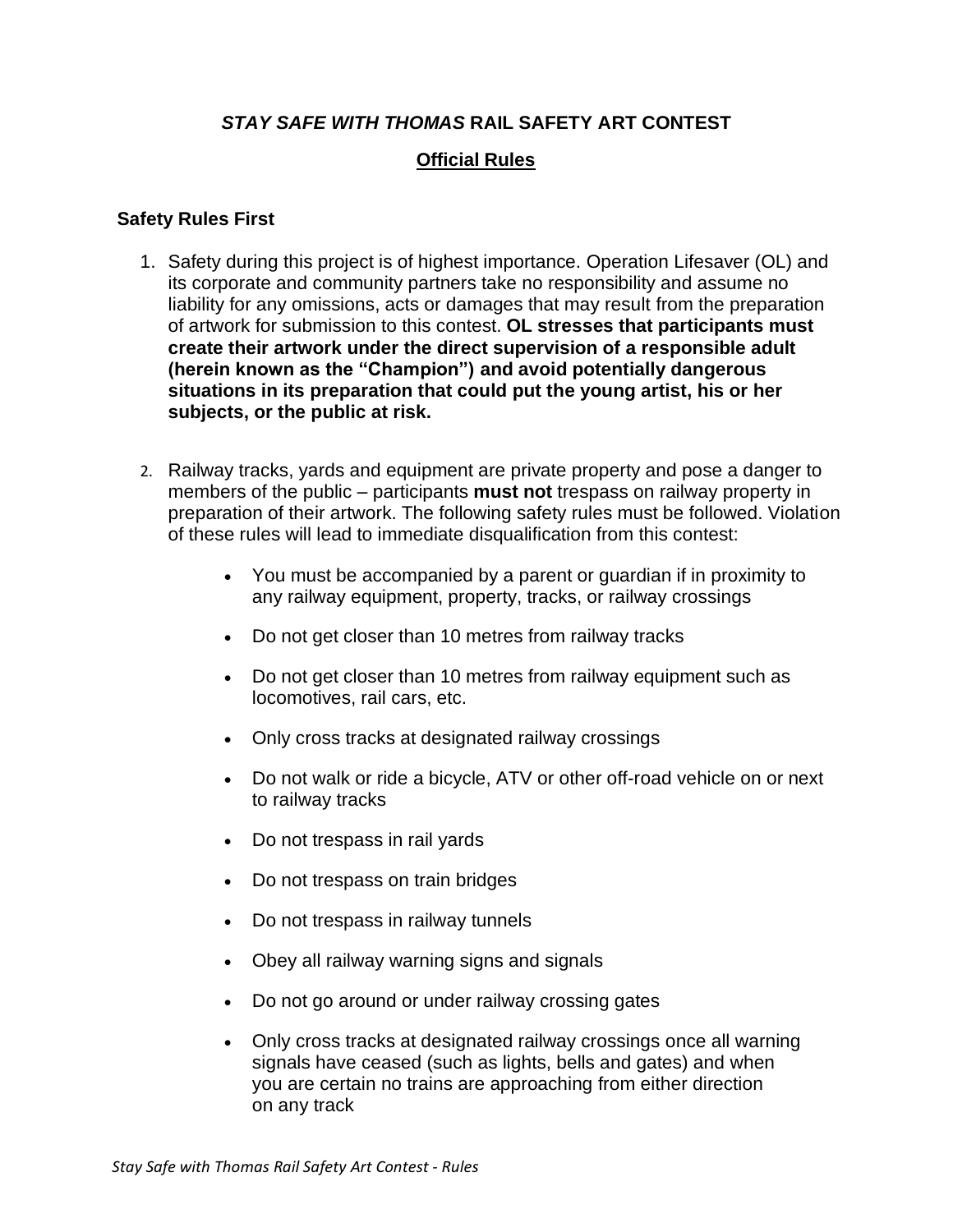### **Description of the Contest**

The *Stay Safe with Thomas Rail Safety Art Contest* challenges children to create a static piece of original visual artwork (i.e. a digital poster, painting, drawing or comic strip) depicting their favourite [Thomas & Friends](https://www.thomasandfriends.com/en-ca/)<sup>™</sup> character, and emphasizing one of the following rail safety messages:

- Train or track? Just keep back!
- Never use tracks as a path or a shortcut
- Don't play near tracks or on train equipment
- Always obey railway signs and signals
- Stand well behind the yellow line on train station platforms

### **Contest Sponsor**

This contest is sponsored by Operation Lifesaver Canada.

### **Binding Agreement**

To enter the contest, participants and their Champion (i.e. parent or legal guardian) must agree to these Official Rules. Thereby, please read the following rules prior to entry to ensure that you understand and agree. You agree that submission of an entry into the contest constitutes agreement to these rules. You may not submit an entry to the contest and are not eligible to receive the prizes described in the Official Rules, unless you agree to the Official Rules. These Official Rules form a binding legal agreement between you and the contest sponsor with respect to the contest.

### **Contest Period**

The contest begins at 0001hrs. Eastern Time (ET), September 20, 2021 and ends at 2359hrs. (ET), October 20, 2021.

### **Entry Period**

Eligible participants must submit their entries electronically during the contest period.

### **Who Can Enter**

1. To be eligible to participate in this contest, entrants must be between 4 and 8 years of age (at any time during the contest period).

#### **How to Enter**

1. No purchase or payment is necessary to enter or win the contest.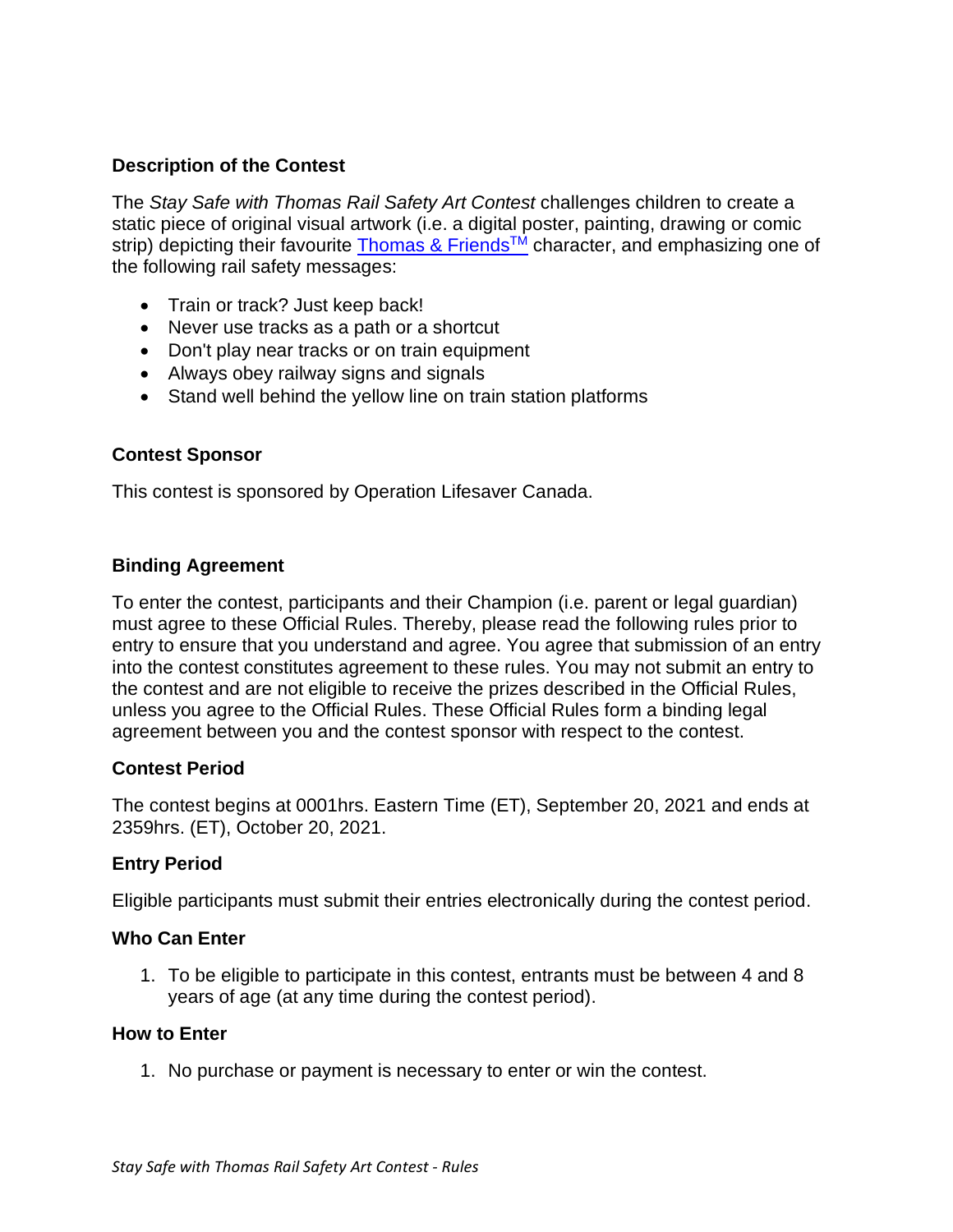- 2. For each submission, a registration form must be completed by the participant's Champion (a parent, legal guardian or teacher of at least 21 years of age) and submitted along with the original artwork through the OL website.
- 3. Qualified entrants shall submit artwork that highlights one of the five specific railsafety messages listed on the submission page by the contest closing date and time. All entries must be submitted electronically.
- 4. All entries must be accompanied by a completed entry form. Each entrant agrees not to submit any entry that infringes any third-party proprietary rights, intellectual property rights, industrial property rights, personal or moral rights or any other rights, including without limitation, copyright, trademark, patent, trade secret or confidentiality obligations, or otherwise violates applicable Canadian law.
- 5. Each entry is restricted to a maximum file size of 10 megabytes.
- 6. The contest sponsor is not responsible for lost, late or misdirected electronic correspondence, errors, server unavailability, or computer or any other electronic or telecommunications malfunction.
- 7. All entries become the property of the contest sponsor and will not be acknowledged or returned.

# **Categories**

- 1. There are two age categories of winners:
	- *a) 4 to 6 year olds b) 7 to 8 year olds*

The top five submissions for each category will be selected by a panel of Operation Lifesaver judges based on the following criteria:

- a. Artwork clearly conveys one of OL's five rail safety messages as outlined on the contest website
- b. Artwork shows a child's original depiction of a [Thomas & Friends](https://www.thomasandfriends.com/en-ca/)<sup>TM</sup> character (not a tracing or cut-and-paste of an existing image from a Thomas & FriendsTM publication or product)
- c. Artwork shows [Canadian railway signs and signals](https://www.operationlifesaver.ca/resources/signs-devices/)
- d. Creativity
- 2. The top five submissions for each category will then be posted to Operation Lifesaver's website and social media channels. Winners will be the participants whose rail-safety artwork receives the greatest number of valid votes from the public during the voting period and who satisfy all of the Official Rules.
- 3. For privacy reasons, contest participants will not be named during the voting process.
- 4. Voting is open to residents of Canada only. A voter can only vote once per category.
- 5. The entries with the most online votes win. In the event of a tie, the sponsor will choose the winner.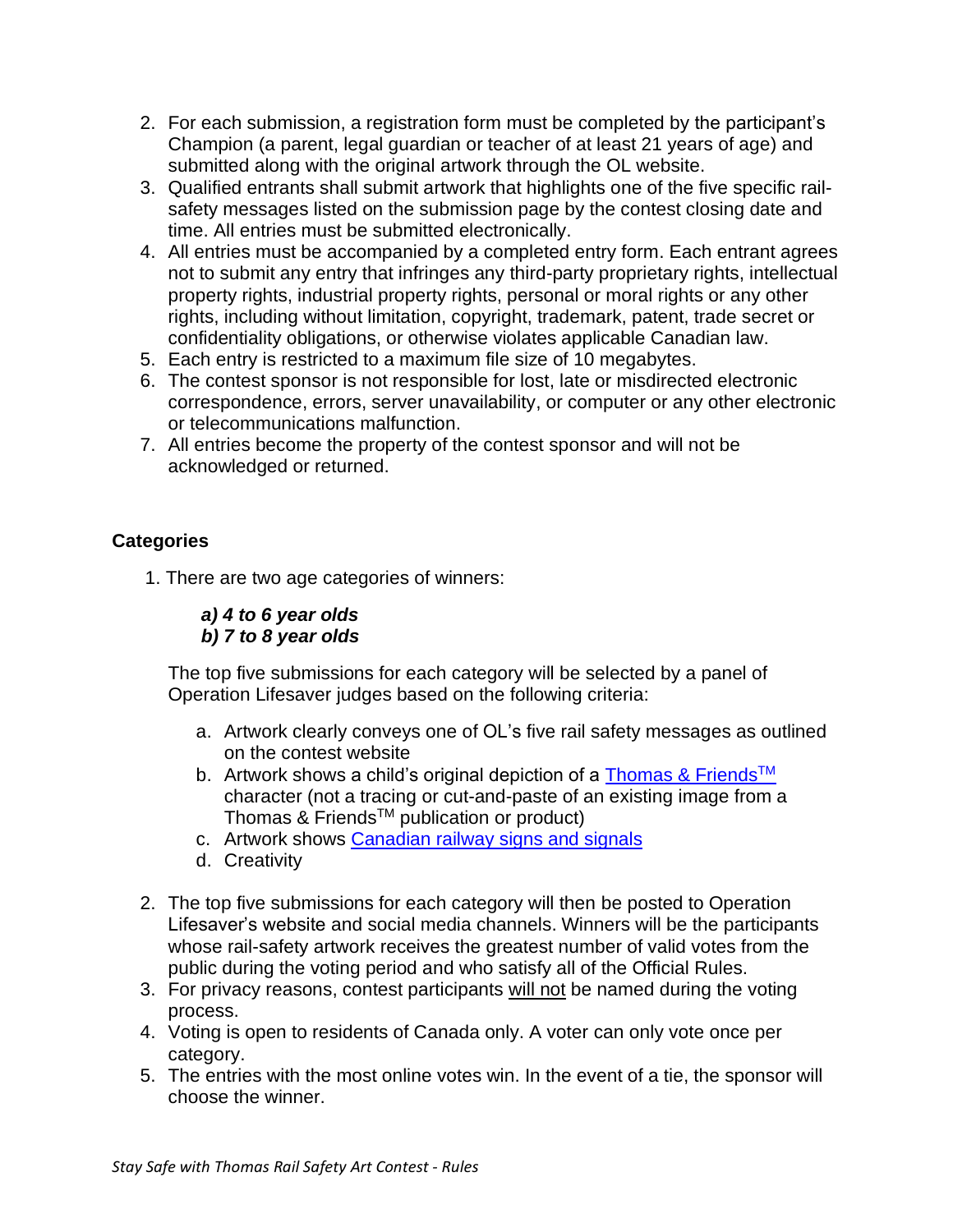# **Prizes**

1. Prizes will consist of the following:

# **Category 1: 4 to 6 year olds**

# **First Prize**

- Trip for four on VIA Rail's economy class to any destination in the Corridor (Québec City, Montréal, Ottawa, Kingston, Toronto, London, Niagara Falls, Sarnia or Windsor)
- Fisher-Price® Thomas & Friends™ Talking Thomas & Percy Train Set
- Fisher-Price® Thomas & Friends™ Super Cruiser™
- Thomas & Friends™ TrackMaster™ Motorized Engine Assortment
- Thomas & Friends™ Minis 7-pack
- AMOSTING Kids Wooden Easel with Magnetic Whiteboard & Chalkboard

# **Second Prize**

- Fisher-Price® Thomas & Friends™ Talking Thomas & Percy Train Set
- Fisher-Price® Thomas & Friends™ Super Cruiser™
- Thomas & Friends™ TrackMaster™ Motorized Engine Assortment
- Thomas & Friends™ Minis 7-pack
- AMOSTING Kids Wooden Easel with Magnetic Whiteboard & Chalkboard

# **Third Prize**

- Fisher-Price® Thomas & Friends™ Talking Thomas & Percy Train Set
- Fisher-Price® Thomas & Friends™ Super Cruiser™
- Thomas & Friends™ TrackMaster™ Motorized Engine Assortment
- Thomas & Friends™ Minis 7-pack

# **Category 2: 7 to 8-year-olds**

# **First Prize:**

- Trip for four on VIA Rail's economy class to any destination in the Corridor (Québec City, Montréal, Ottawa, Kingston, Toronto, London, Niagara Falls, Sarnia or Windsor)
- KINSPORY 174 Pack Deluxe Art Supply Set
- Dan & Darci 1000+ Piece Arts and Craft Vault
- Mega Construx™ Wonder Builders™ 480-pc Building Tub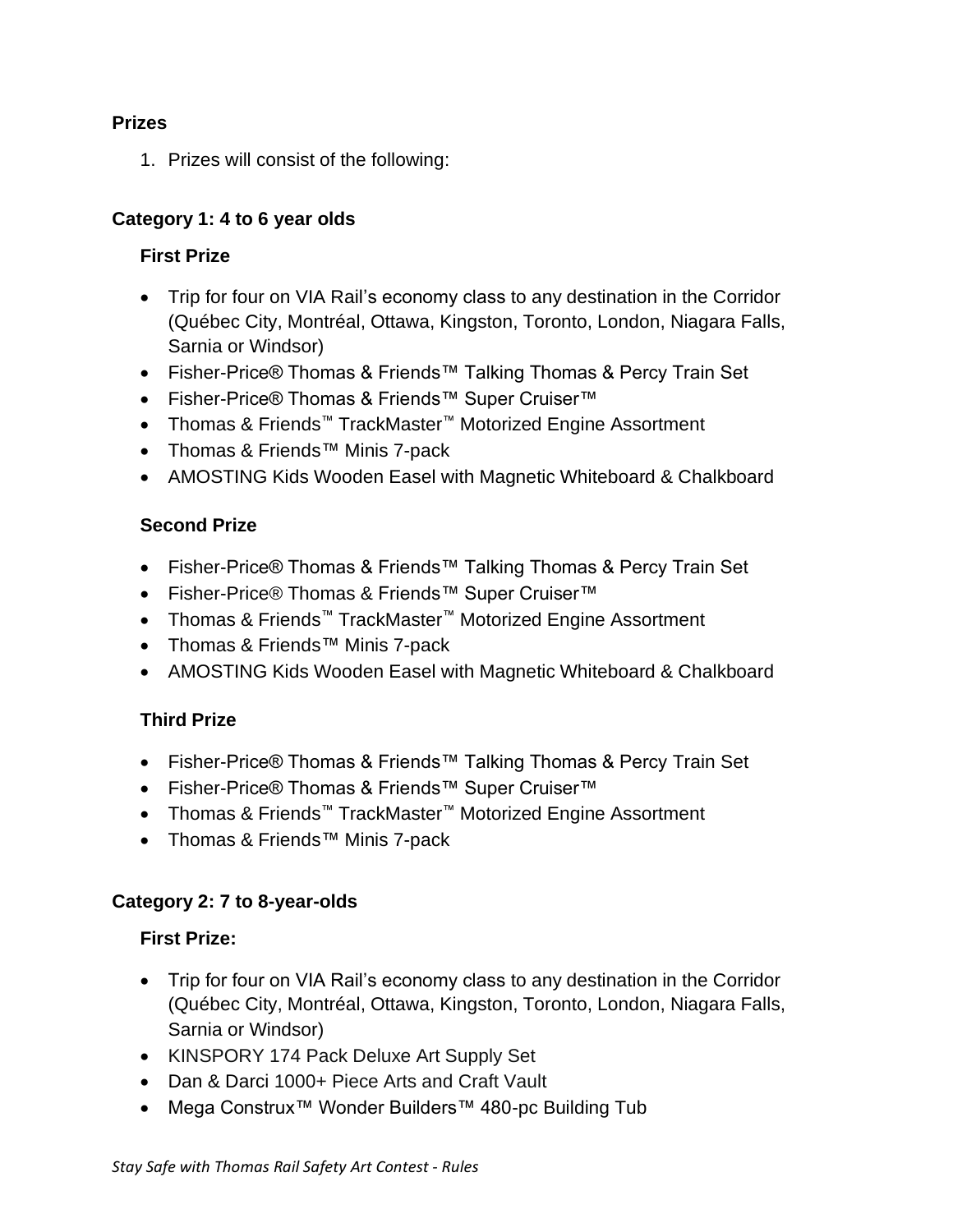- KERPLUNK™ Game
- Thomas & Friends™ Minis 7-pack

# **Second Prize:**

- KINSPORY 174 Pack Deluxe Art Supply Set
- Dan & Darci 1000+ Piece Arts and Craft Vault
- Mega Construx™ Wonder Builders™ 480-pc Building Tub
- KERPLUNK™ Game
- Thomas & Friends™ Minis 7-pack

### **Third Prize:**

- KINSPORY 174 Pack Deluxe Art Supply Set
- Mega Construx™ Wonder Builders™ 480-pc Building Tub
- KERPLUNK™ Game
- Thomas & Friends™ Minis 7-pack
- 2. Winners' Champions will be contacted by email or phone to claim prizes and confirm their shipping address.
- 3. Upon proper verification, contest prizes will be awarded to the Champion for distribution to winning Participants.
- 4. Odds of winning depend on the number of entries received.

### **Winner Selection**

Finalists will be selected in each category by a panel of Operation Lifesaver judges. All finalists' entries will be posted to the OL website for online public voting from 00:01hrs (ET), October 27, 2021 to 23:59hrs. (ET), November 10, 2021.

Online votes will be tabulated on November 12, 2021 and the winners of each category will be contacted on or before November 17, 2021.

Prizes will be sent to winners as soon as possible, while keeping health and safety in mind and taking into consideration the ongoing and fluid COVID-19 pandemic situation.

All decisions of the judges are final and binding.

### **Winner notification**

- 1. Winners' Champions will be notified by email or phone.
- 2. By participating in the contest, participants waive any and all claims of liability against the contest sponsor, and its employees and agents, their respective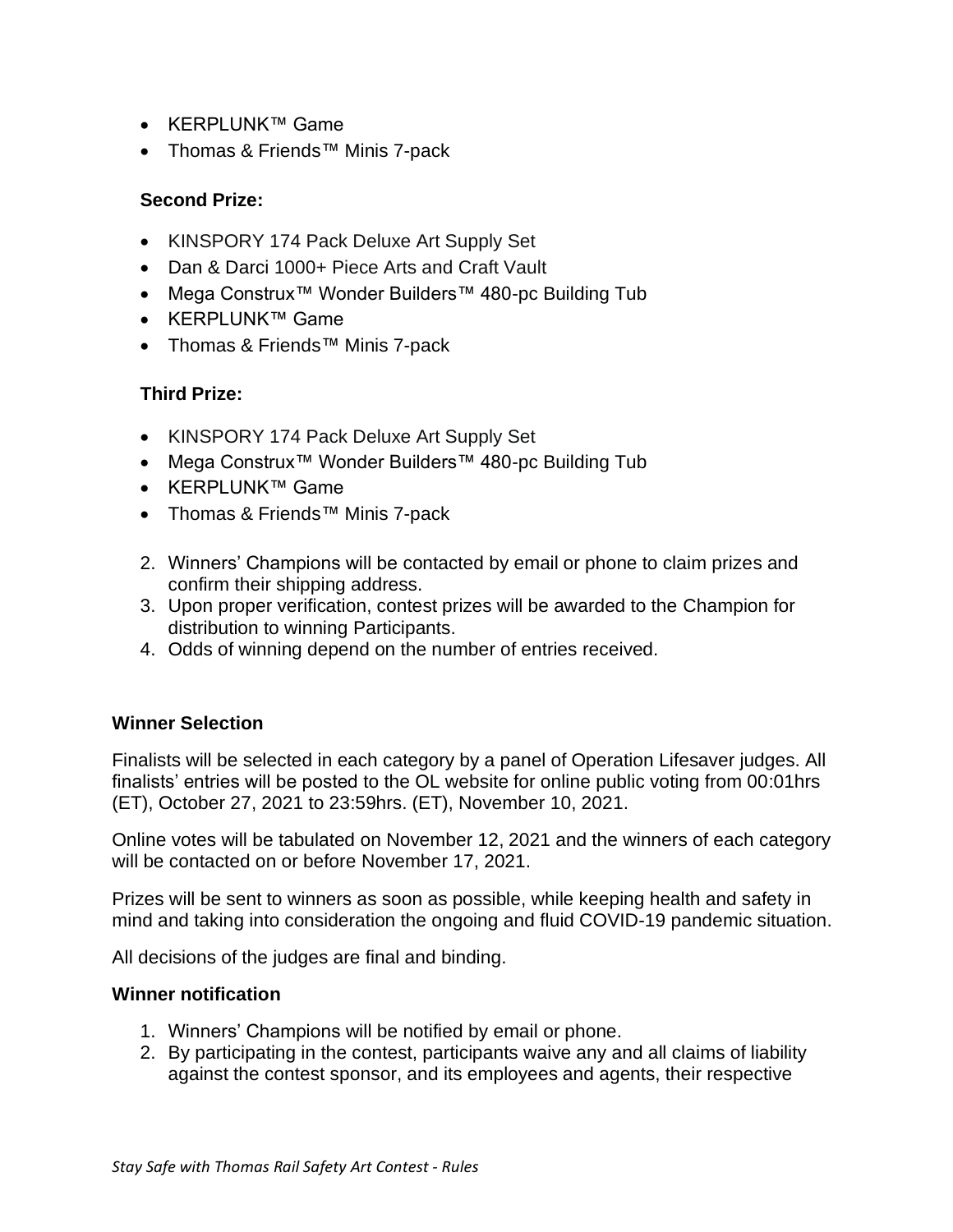employees and agents, for any personal injury or loss that may occur from the conduct of, or participation in the contest, or from the use of any prize.

3. The winner authorizes the use, without additional compensation, of his/her submission for promoting rail-safety by Operation Lifesaver.

### **Elimination**

1. Any false information provided within the context of the contest by any participant concerning identity, mailing address, telephone number, email address, ownership of right or non-compliance with these Official Rules or the like may result in the immediate elimination of the participant from the contest. The contest sponsor further reserves the right to disqualify any entry that it believes in its sole and unfettered discretion infringes upon or violates the rights of any third party, otherwise does not comply with these Official Rules, or violates Canadian or applicable laws.

#### **Additional Rules**

- 1. The conduct of the contest is governed by the applicable Canadian laws which take precedence over any rule to the contrary herein. The contest sponsor shall follow the applicable laws for conducting contests.
- 2. The contest sponsor is not liable for any lost or stolen entries, prizes or contest information.
- 3. By participating in the contest, participants agree to be bound by the decisions of contest sponsor personnel. The contest sponsor reserves the right to disqualify any participant or winner and may refuse to award any prize to a person who is ineligible or has violated any rule, gained unfair advantage in participating in the contest, or obtained winner status using fraudulent means. The contest sponsor will interpret these rules and resolve any disputes, conflicting claims or ambiguities concerning the rules or the contest, and the contest sponsor's decisions concerning such disputes shall be final. If the conduct or outcome of the contest is affected by human error, any mechanical, technical, electronic, communications, telephone, computer, hardware or software errors, malfunctions or failures of any kind, intentional interference or any event beyond the control of the contest sponsor, the contest sponsor reserves the right to terminate this contest, or make such other decisions regarding the outcome as the contest sponsor deems appropriate. All decisions will be made by the contest sponsor and are final. The contest sponsor may waive any of these rules in their sole discretion.
- 4. The contest sponsor reserves the right to withdraw or terminate this contest at any time without prior notice.

### **Intellectual and Property Rights**